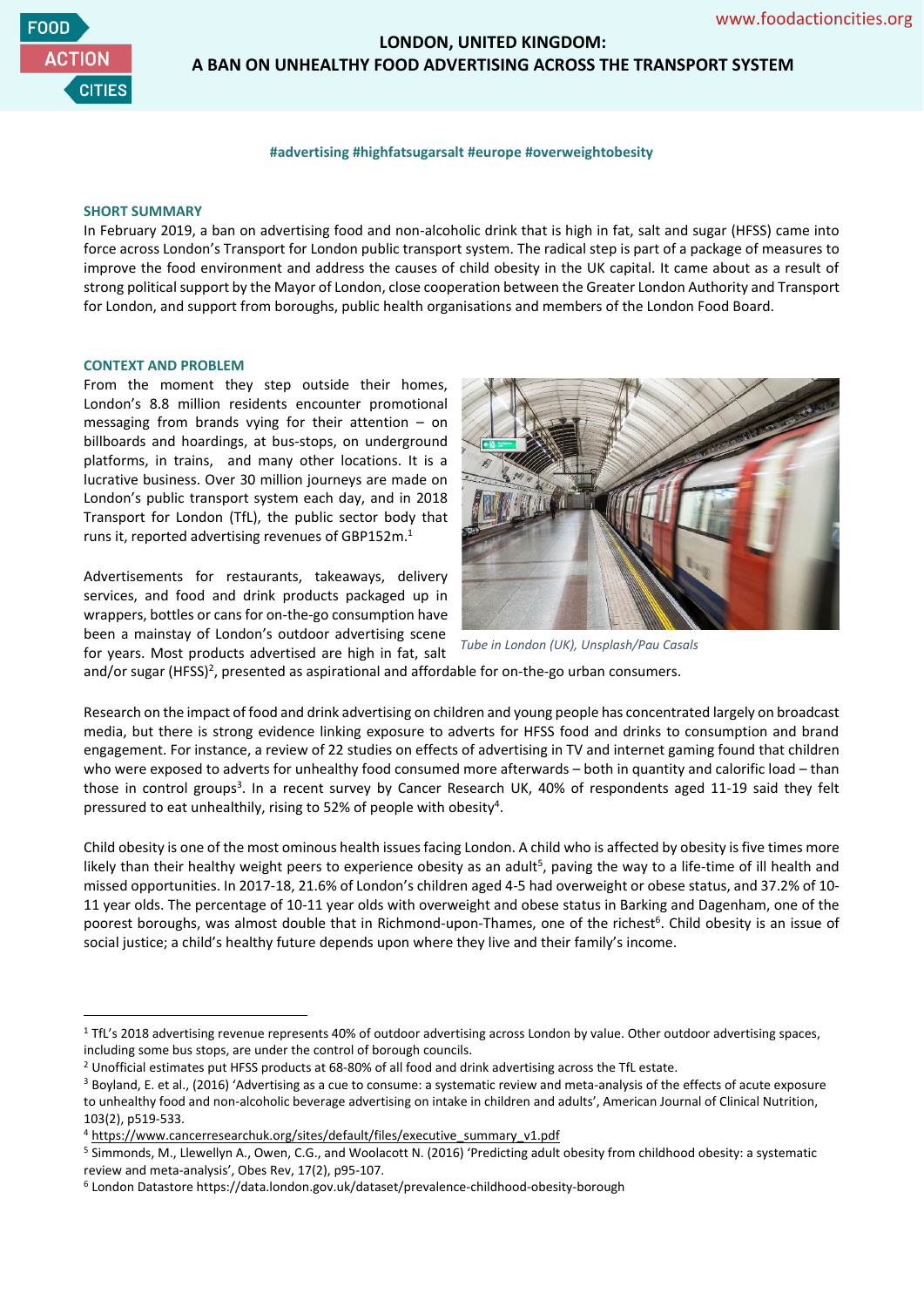

It is also an economic issue. In 2011 the Greater London Authority estimated the direct cost to the National Health Service (NHS) of treating child obesity at GBP7.1m per year; if children then aged 2-15 continue to be affected by obesity in adulthood, the impact on London's economy was projected to be GBP110.8m a year, including direct treatment costs and indirect costs from loss of income and premature death<sup>7</sup>. Within this context, the 2019 ban on advertising of HFSS food and drink products across the whole of TfL-run transport services is a radical step to address one of the most insidious causes of obesity, making such products less visible and less desirable to children, and reducing the considerable pressure to consume unhealthy food and drink.

## **The governance of London, and its transport, health and food systems**

Greater London is made up of 32 boroughs and the City of London (a de facto borough). Each borough is a local government area with most of the policy and service responsibilities assigned to unitary local authorities in England – i.e. education, social care, housing, leisure, environmental health, planning, roads, parks and green spaces, and local taxation. The boroughs also have considerable outdoor advertising estates, including non-TfL-owned bus stops and billboards.

The Greater London Authority (GLA) is the top-tier administrative body for Greater London. It is led by a directly-elected Mayor (currently Sadiq Khan, Labour<sup>8</sup>), who is held to account by the 25-member strong London Assembly. The role of the Mayor of London is largely strategic. He or she sets the direction for planning, housing, waste, climate change, energy, culture and tourism across the whole of the city, and gives strategic direction on the capital's policing, fire, and transport services.

The latter includes the underground system, some overground trains within the city, buses, trams, Docklands Light Railway, Victoria Coach Station, river transportation, Emirates Air Line, cycle routes, Dial-a-Ride, taxi and private car hire – all of which are run by TfL. The Mayor of London is chair of TfL's board and has the power to direct its policies.

The Mayor's non-strategic duties include promoting economic and social development, skills, and environmental improvement, improving health, and reducing health inequalities. In 2017 the Mayor, representatives of other London entities, and central government<sup>9</sup> signed a Memorandum of Understanding (MoU) on London Health and Social Health Devolution<sup>10</sup>, which includes maximising opportunities to influence the wider determinants of public health.

Like his predecessors<sup>11</sup>, Mayor Sadiq Khan supports work towards a healthy and sustainable food system for London. He has appointed a food advisor who also serves as Chair of the London Food Board<sup>12</sup> – a 17-member strong advisory board drawn from the food sector, non-governmental organisations, other public sector bodies, and academia. The GLA food policy team, comprising three food policy officers, sits within the GLA's Regeneration and Economic Development Unit. The London Food Strategy, the first Mayoral strategy for food in London since 2006, was published in December 2018.

## **THE ACTION**

The ban on advertisements for 'junk' (HFSS) food and non-alcoholic drinks across TfL's advertising estate is part of a suite of measures in the Mayor's Food Strategy for London that aim to encourage healthy eating<sup>13</sup>. It includes standalone promotion of a brand that makes or sells HFSS products – such as a fast-food chain or confectionery manufacturer – even if the HFSS products do not feature in the advert. Brands can, however, promote healthier food and drink products from their portfolios. Incidental images, graphics and text promoting HFSS foods and drinks are also prohibited, even if the advertiser is marketing a completely different, non-food or drink product or service.

<sup>&</sup>lt;sup>13</sup> Other measures include promoting London as a 'Veg City', funding Good Food Retail Plans by boroughs and Business Improvement Districts, and a proposed London-wide restriction on new hot food takeaways within 400 metres of schools.







<sup>7</sup> <https://www.london.gov.uk/moderngov/documents/s3639/Appendix%201%20-%20Tipping%20the%20Scales.pdf>

<sup>&</sup>lt;sup>8</sup> Sadiq Khan was elected as Mayor of London in 2016 for a four-year term. His predecessor was Boris Johnson, Conservative, who served two terms from 2008-2012 and from 2012-2016.

<sup>&</sup>lt;sup>9</sup> Other signatories of the MoU represent the Department of Health, HM Treasury, the London Clinical Commissioning Group, London Councils, NHS England, NHS Improvement, and Public Health England.

<sup>&</sup>lt;sup>10</sup> https://www.london.gov.uk/sites/default/files/nhs\_hlp\_memorandum\_of\_understanding\_report\_november\_2017.pdf

<sup>&</sup>lt;sup>11</sup> The first Mayor's Food Strategy for London was developed in 2007 under Mayor Ken Livingstone, who initiated the London Food Programme and established the London Food Board. Boris Johnson, Mayor from 2008-2016, continued the work.

<sup>&</sup>lt;sup>12</sup> Claire Pritchard was appointed as the Mayor's food advisor and Chair of the London Food Board in 2018. Her predecessor, Rosie Boycott, was appointed by Boris Johnson in 2008.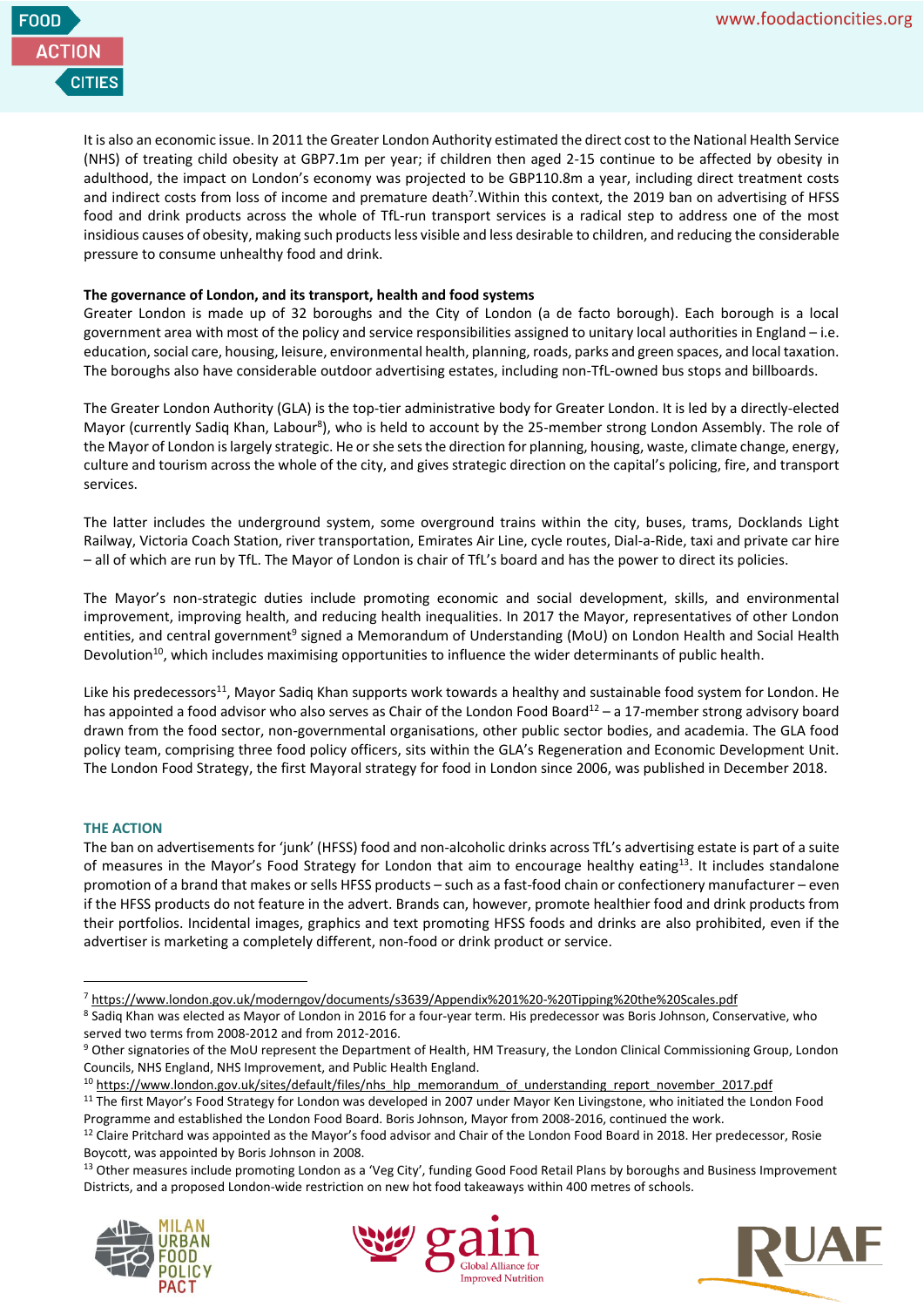

| <b>Examples - not permitted</b> | <b>Examples - permitted</b> |
|---------------------------------|-----------------------------|
| Sugary drinks                   | Sugar-free drinks           |
| Cheese burgers                  | Raisins                     |
| Chocolate bars                  | Unsalted nuts               |
| Salted nuts                     |                             |

Whether or not a food or drink is HFSS is determined using the UK Nutrient Profiling Model (NPM), a method that has been subject to scientific review and wide consultation<sup>14</sup>. Exceptions may be made on a case-by-case basis if the advertiser can present robust evidence that a HFSS food or drink product does not contribute to child obesity – such as, for example, if products are never consumed by children.

In 2018 TfL reported a deficit of GBP1bn, due to a fall in passenger numbers and reduced government grants; it is under pressure to increase advertising revenue to avoid increasing fares. Even so, the Mayor considers any financial hit from banning HFSS advertising to be justified given the long-term costs of child obesity epidemic.

As advertising spend fluctuates year-on-year depending on wider market conditions, it is too soon to tell if there has been any impact on overall spend, but early indications are that major retailers are continuing to advertise on the TfL network through amending their advertising copy or switching to advertise healthier products.

## **THE STORY OF THE ACTION**

## **Putting the policy on the table**

Outdoor advertising of HFSS products has been a subject of discussion within London for some time. Since 2016 some London boroughs have signed the Local Government Declaration on Sugar Reduction and Healthier Food<sup>15</sup>, which includes an action to include nutritional information on all food and beverage advertising in council-controlled spaces (publications, events, billboards, bus stops, etc). Concerns over advertising and sponsorship of Mayoral food initiatives by HFSS food companies was also raised at the Boroughs sub-group of the London Food Board, the London Boroughs Food Group. A study by dietetics students at Kings College London found that 69% of food advertising across the boroughs of Greenwich, Havering, and Merton was for 'unhealthy' products; the findings were presented to the London Food Board, where they piqued the interest of then-chair Rosie Boycott.

In 2016-17 the Healthy London Partnership<sup>16</sup> conducted a major public consultation on child obesity, The Great Weight Debate<sup>17</sup>, which highlighted London's food environment as a major factor, including HFSS advertising, the abundance of fast food restaurants, and the difficulties of finding affordable healthy food.

And in light of the 2017 MoU on London Health and Social Care Devolution, Public Health England (an executive agency of the national English Department of Health and Social Care) instigated discussions over how the Mayor of London could use his powers of strategic direction of TfL as a lever for restricting advertising of HFSS food and drink on the public transport system.

These discussions meant that there was a favourable context for the Mayor of London to take action over HFSS advertising on TfL property.

<sup>17</sup> https://www.healthylondon.org/wp-content/uploads/2018/02/The-Great-Weight-Debate-report.pdf







<sup>14</sup> <http://content.tfl.gov.uk/policy-guidance-food-and-drink-advertising.pdf>

<sup>15</sup> <http://www.sustainweb.org/londonfoodlink/declaration>

<sup>&</sup>lt;sup>16</sup> The Healthy London Partnership includes various NHS entities in the capital, the GLA and the Mayor of London, Public Health England, and London Councils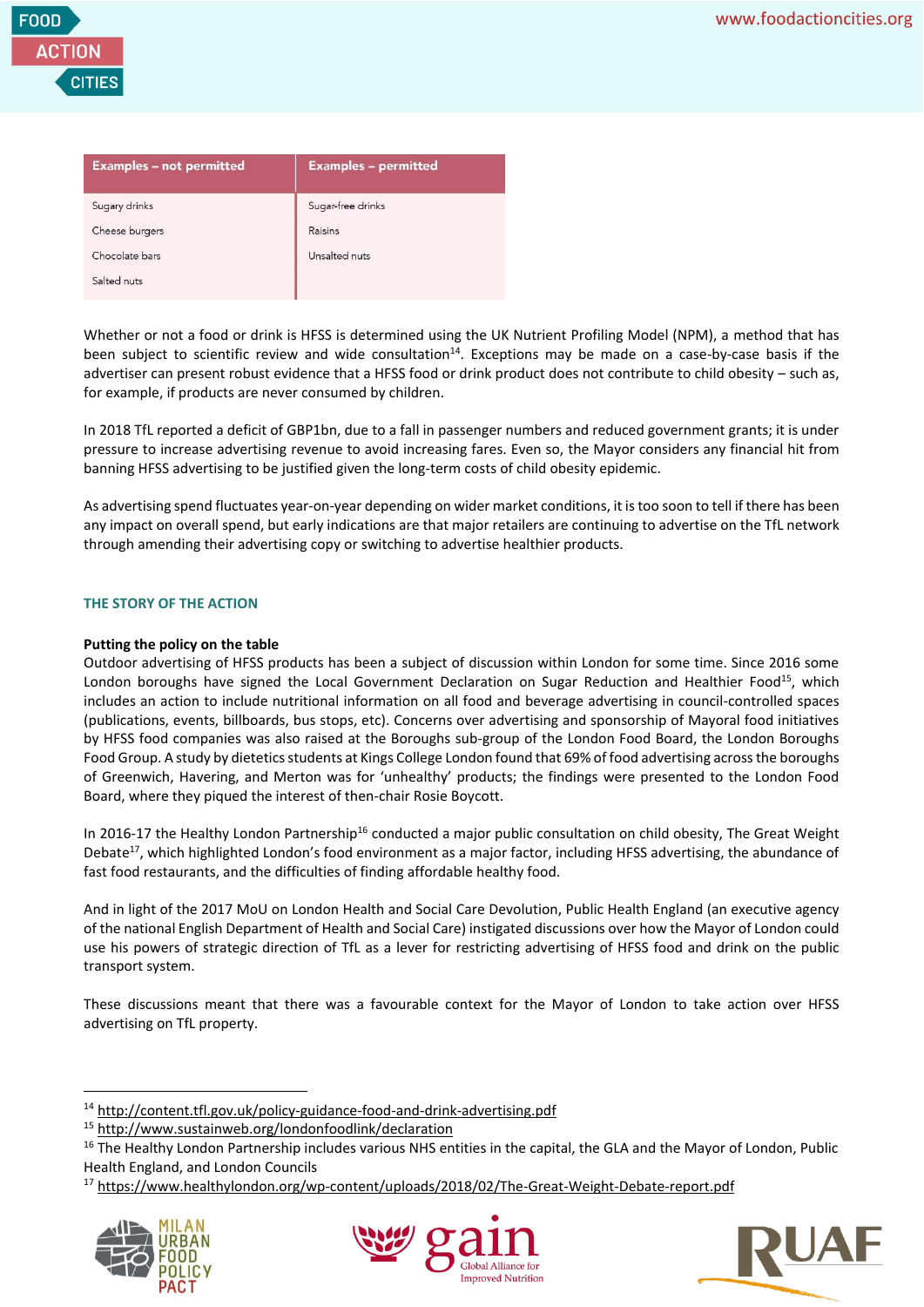

The issue of HFSS advertising was raised as during the drafting of the Mayor's new London Food Strategy in 2017-18. Initially various options were considered. These included:

- an 'Eat Aware' campaign to counter HFSS advertising;
- taking a levy from HFSS advertising and investing it in public health measures;
- a targeted ban of HFSS advertising at sites frequented by children, such as on school routes;
- a ban on digital screens during school run times (this was soon discounted as ineffectual as there are digital screens only in central London, not on school routes in Greater London).

TfL officers worked with the GLA to ensure the policy agreed would be deliverable and effective, that there would be appropriate planning time, and that the impact on revenue would be minimised.

## **Consultation and preparation**

The Mayor's London Food Strategy is a non-statutory strategy. Although this means no formal approval was needed from the London Assembly and there was no requirement to put the draft strategy out for consultation, these steps were followed anyway, in the interests of the public record and transparency.

The GLA food policy team presented the draft strategy to the London Assembly's scrutiny committee on environment, with members of the health committee also invited. The HFSS ban on TfL did not elicit much controversy.

The public consultation ran from May to July 2018 via a dedicated web page, online discussion forums, and quantitative research (focus groups). The response was overwhelmingly positive: of the 592 emails and letters from members of the public, 580 supported the ban; of the 149 responses from stakeholder organisations, 68% supported the ban, 17% were against it, and 15% gave no view. The organisational opposition came from some parts of the food and drink and advertising industries, who raised concerns about the specific language used and the scope of the ban.

At the end of the consultation period, the GLA food policy team and TfL spent three months analysing the responses and drafting the final policy. Some changes were made; for example, a clause preventing the logos of food businesses associated with HFSS foods, such as fast food chains, appearing in advertisements was removed.

The final policy was published in November 2018, together with some guidance notes. It attracted considerable coverage in the London-wide, national and international media.

The GLA food policy team then embarked on a round of engagement that involved stakeholder meetings to address concerns or queries over implementation. This included regular meetings with TfL's advertising agents, JCDecaux and Exterion, to provide them with more detailed guidance on how they should interpret the policy. A number of events were also held, including one at City Hall in January 2019 for around 120 creative and out-of-home agencies, who design advertising campaigns on behalf of food and drink industry clients.

### **Implementation**

The policy came into effect on 25<sup>th</sup> February 2019.

TfL is responsible for implementation, but the GLA food policy team continues to be involved when needed. The first point of contact for would-be advertisers – whether media agencies or the brands themselves – are TfL's agents, JC Decaux and Exterion. The agents check submitted copy, decide whether it is acceptable, and provide guidance to the client if necessary. If they are not sure, however, the agents can consult TfL.

In cases where an exception may be merited, the burden of proof lies with the companies. For example, they may be able to demonstrate that a HFSS is never consumed by children and therefore does not contribute to child obesity.

At the time of writing implementation is still in its early days. There may be challenges ahead as it is rolled out – for instance, it remains to be seen whether it will be subject to legal challenges.





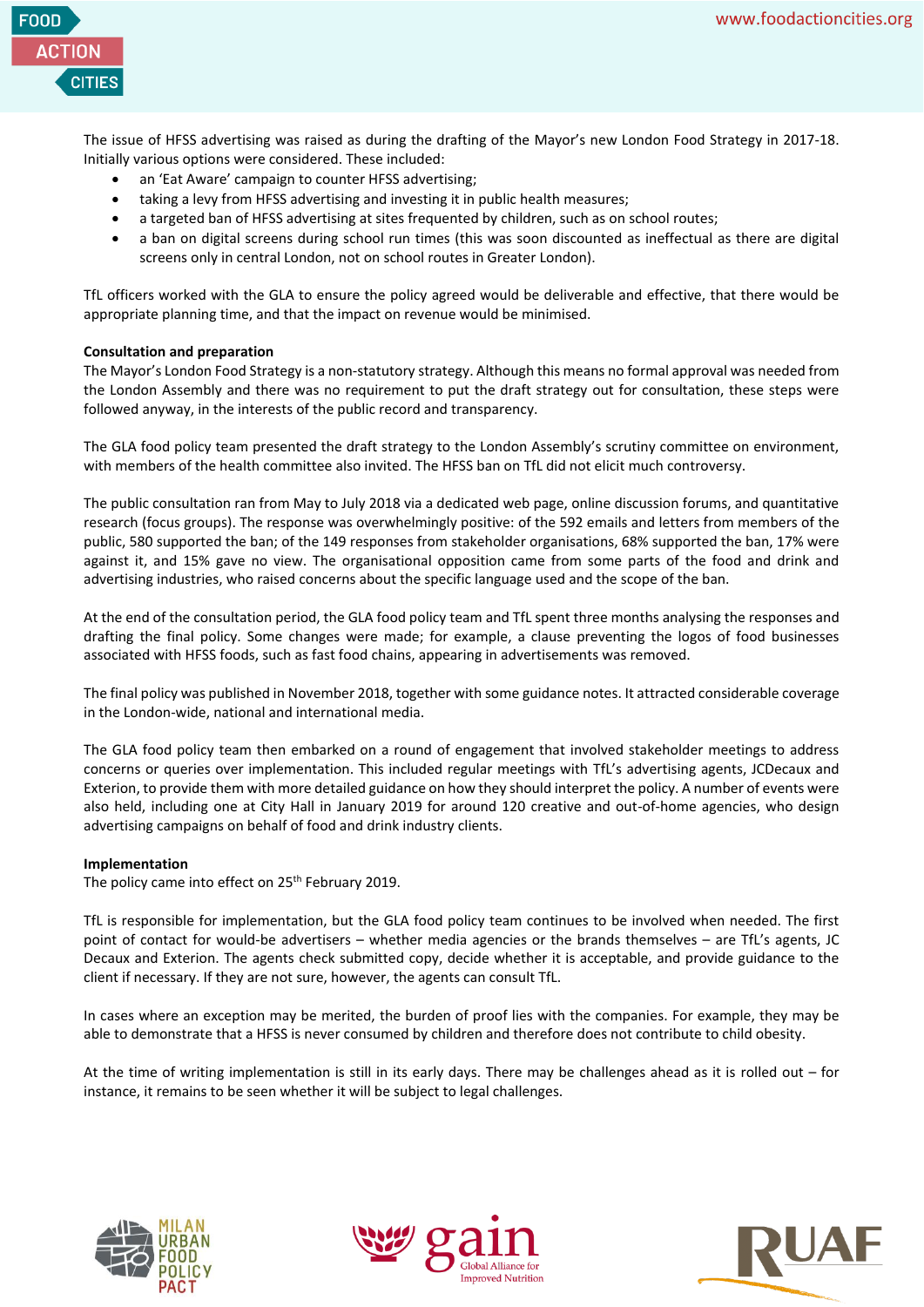

## **Impacts on nutrition**

The TfL ban on HFSS food and drink advertising will not be assessed for its impact on child obesity, which would be impossible given the complexity of the issue and a host of other factors that could contribute to progress. Rather, the GLA will conduct an annual audit of the 'number of less healthy food and drink adverts displayed across TfL network', using 2018 figures as a baseline.

In addition, a two-year study at the London School of Hygiene and Tropical Medicine will evaluate the impact on sales of HFSS food and drink. It will investigate whether brands' switching advertising of HFSS products for non-HFSS products translates into higher sales of the latter compared to a February 2019 baseline. The study is funded by the National Institute for Health Research.

## **ACTORS INVOLVED**

## **Local authorities/ public sector agencies:**

- The Mayor of London explicitly supported the action, as part of his commitment to combat child obesity in London.
- Public Health England (and others) lobbied the Mayor to take action.
- The GLA food policy team drafted restrictions in consultation with TfL, ran a public consultation, interpreted results, held information and outreach events. Team members continue to be involved as policy experts where needed.
- Transport for London contributed to development of the action. It is responsible for day-to-day implementation and consults with GLA food policy team where necessary.

### **Private sector:**

• TfL agents Exterion and JCDecaux are the first point of contact for advertisers. They check advertising copy, decide whether it's acceptable, and provide guidance to the client if necessary.

### **NGOs:**

• Sustain provided a template email in support of the action during the consultation.

### **University:**

• The London School of Hygiene and Tropical Medicine is evaluating the impact of the ban on sales of HFSS food and drink.

### **ENABLING FACTORS**

- The strong political will of the Mayor of London, who recognises the role of the food environment in obesity.
- Effective partnership working between GLA and TfL, and especially the cooperative spirit of TfL officers over a policy that could make their lives more complicated and impact revenues.
- Lobbying, actions and campaigns by public health organisations, at the national and London levels, which created a favourable context for the action.
- The work of the boroughs sub-group of the London Food Board, and the Local Government Declaration on Sugar Reduction and Healthier Foods, which provided impetus for parallel action on the part of boroughs.

### **DIFFICULTIES FACED**

- The action could impact TfL revenues at a time when that body is operating at a deficit and under pressure not to raise fares.
- Some widely-held perceptions of foods that are healthy and unhealthy can run counter to the nutrient profiling model, leading to development of copy that contravenes the policy.
- There is a risk of legal challenge to rejection of proposed advertising campaigns.